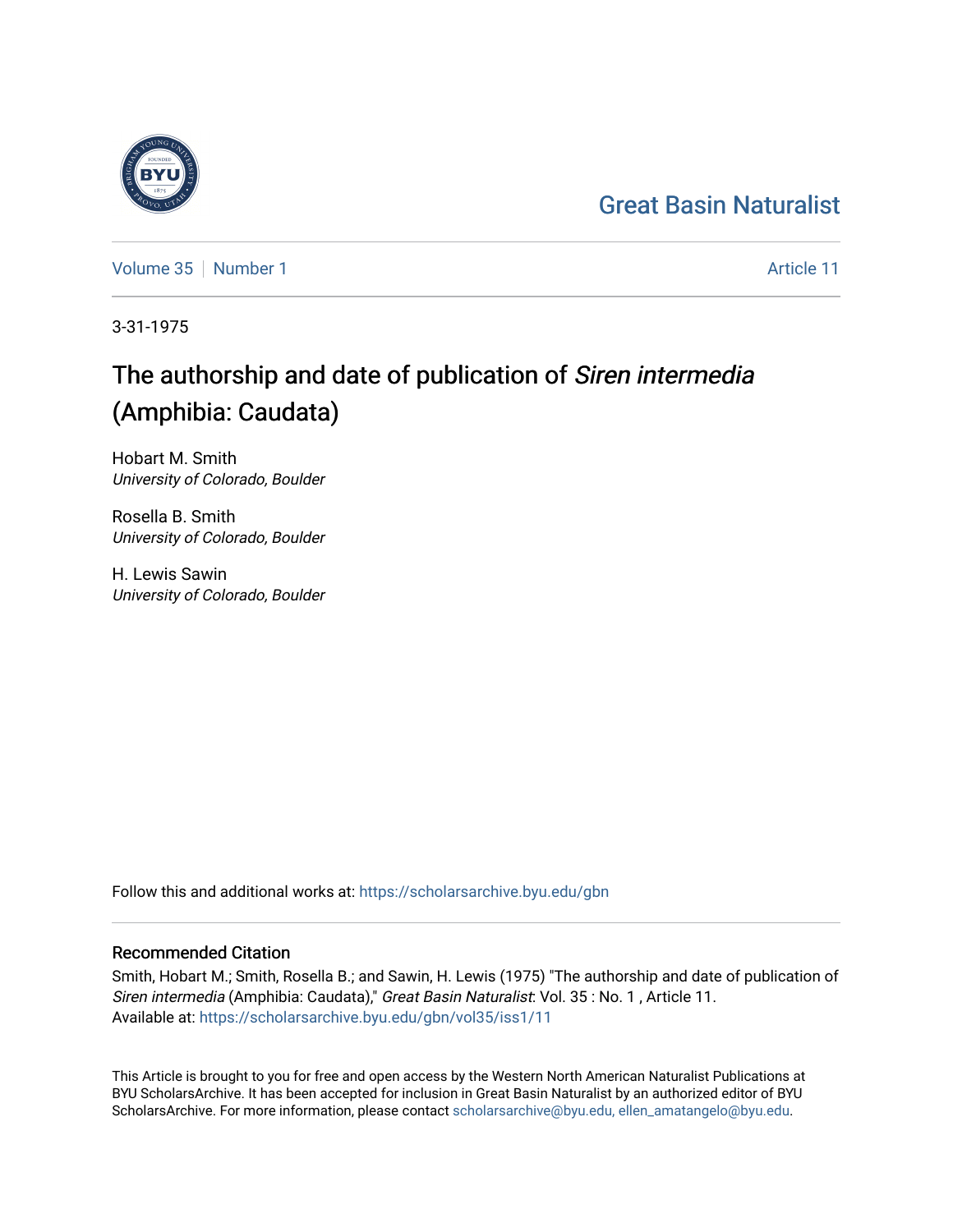### THE AUTHORSHIP AND DATE OF PUBLICATION OF SIREN INTERMEDIA (AMPHIBIA: CAUDATA)

Hobart M. Smith<sup>1</sup>, Rozella B. Smith<sup>2</sup>, and H. Lewis Sawin<sup>3</sup>

ABSTRACT.— However "just" it might be to credit LeConte, 1828, with *Siren intermedia*, both Harlan, 1826 (not 1827 as often cited), and Barnes, 1826, antedate LeConte's proposal of the name.<br>As the earliest, Barnes, 1826, types of taxonomic plagiarism (calculated vs. innocent, homoplagiarism vs. heteroplagiarism) and the distinctions between nomina nuda and nomina dubia are reviewed, giving examples of each category.

Martof (1973: 1-3), in the most recent review of *Siren intermedia*, notes that the earliest full description of the species in LeConte (1828: 133-134, pi. 1) actually was antedated by a brief but nominally occupying characterization, credited to Le-Conte, that appeared in a work by Harlan (1826: 322), dated 1827 by Schmidt

(1953: 14) and others. Two points merit observation in this context: (1) the particular page on which the "description" of Siren intermedia appeared in Harlan's work was ac tually published in 1826, fide the 1913 Index to the Scientific Contents of the Journal and Proceedings of the Academy of Natural Sciences of Philadelphia, p. viii; and (2) there is reason to accept the author of this "description" as Harlan, not LeConte. Harlan "read" his paper at the 12 Dec. 1826 meeting of the Academy, and accordingly- the pages published in 1826 (pp. 317-324) must have appeared sometime after 12 Dec, the remainder (pp. 325-372) in February 1827, accord ing to the Index. The article was completed in no. <sup>1</sup> of vol. 6 of the Journal  $(pp. 7-38)$  appearing in March 1827 fide the same source.

The author of the description appearing in Harlan (1826: 322) is clearly Harlan, not LeConte, despite the fact that Harlan attributed the name to LeConte and stat ed (in a footnote) that the material on this species was sourced from "manuscript notes." The characterization obviously was written by Harlan, not LeConte, as becomes evident when one consults Le-Conte's formal description that appeared in 1828. Harlan seemingly saw the Le- Conte ms. and published in his own words the name and certain characters cited in the ms. The acknowledgment of source

does not nullify applicability of Art. 50 of the International Code of Zoological Nomenclature (ICZN, 1964: 49), which states, "The author ... of <sup>a</sup> scientific name is . . . the person . . . who first publishes it in a way that satisfies the criteria of availability, unless it is clear from the contents of the publication that . . .some other person is *alone* responsible for both the name and the conditions that make it available" (italics ours).

LeConte obviously was responsible for the name but equally clearly was not re sponsible for the "description" that "satisfies the criteria of availability." Harlan obviously wrote the description; and despite his apparent wish to the contrary, the present rules would require that he be regarded as author of the name in zoological nomenclature if indeed his ac count were the earliest to have appeared.

There is ample precedent for crediting the immediate source of any given name and its characterization, however questionable may be the derivation of either, for that name. This policy unfortunately rewards plagiarism with permanence unless the International Commission on Zoological Nomenclature intercedes. On the other hand, plagiarism seldom occurs, either inadvertently or deliberately. Nevertheless, it does occur on occasion, and the Code requires that the perpetrator bear responsibility for his act, whether it be innocent or calculated. Examples of cal culated plagiarism are provided by Thompson's three privately printed notices of 1912; the first two antedated Van Denburgh's competitive advance diagnosis of 1912, and although Thompson's descriptions are sourced directly from Van Denburgh's manuscript, insofar as they antedate Van Denburgh's descriptions

<sup>&#</sup>x27;Department of Environmental. Population, and Organismic Biology and Museum, University of Colorado, Boulder

<sup>&</sup>lt;sup>2</sup>Department of EPO Biology and Center for Computer Research in the Humanities, University of Colorado.<br><sup>3</sup>Center for Computer Research in the Humanities, Univer**sity of Color**ado.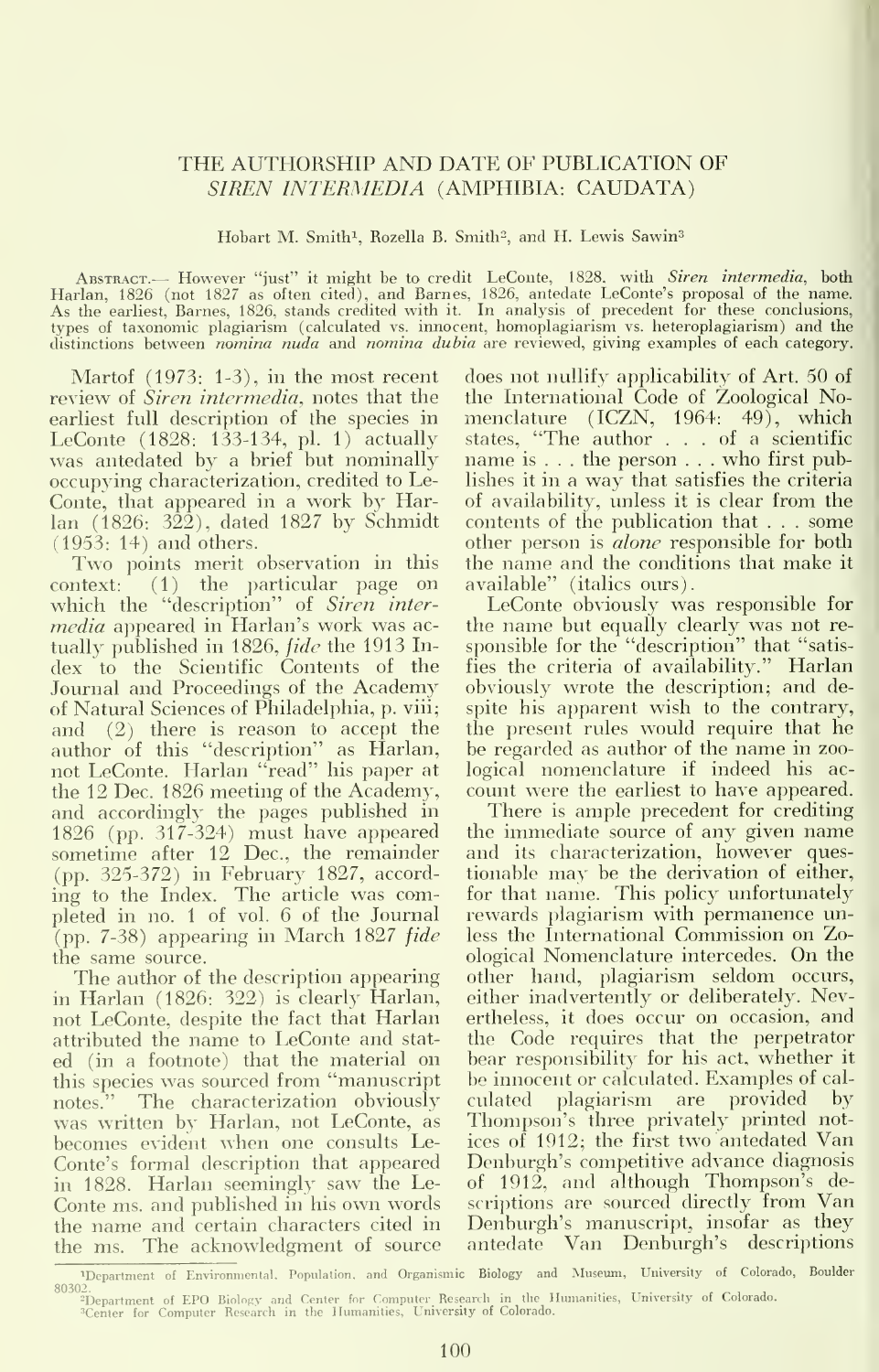they are accepted under the Code as valid (see Barbour, 1917, for details).

Examples of innocent taxonomic plagi arism fall into two categories: self-plagi arism (or homoplagiarism) and hetero plagiarism. A medium for frequent homoplagiarism is Dissertation Abstracts, wherein summaries of doctoral disserta tions occasionally include sufficient in formation with <sup>a</sup> new name or a new combination to occupy them; for example Walker's abstract (1967) includes suffi cient information on two new names  $(Cn$ enidophorus gularis rauni,  $C$ . g. semiannulatus) to occupy both, whereas it was intended that these names not be entered into nomenclature before full docu-<br>mentation could be provided (full description that is a function it became a<br>mentation could be provided (full description in dubium; as of LeConte, it became a mentation could be provided (full descriptions have not even yet appeared). A similar case occurred in another journal (Harris, 1974), wherein a photograph and brief notice of some characteristics of a new subspecies of rattlesnakes was ac companied by a name (Crotalus willardi obscurus), thus occupying the name in advance of the intended date and work which was then in press.

An example of heteroplagiarism oc curred with inadvertent mention of Palmatotriton by Smith (1945), who used the name under the impression that his for-<br>mer professor, E. H. Taylor, had a ms. in press establishing the genus, and that the casual mention in the popular journal would be meaningless. Unfortunately Taylor had decided against erection of the genus, and, more regrettably. Smith's use of the name was accompanied by <sup>a</sup> few incidental comments inadvertently serving to occupy the name nomenclaturally. It was necessary to appeal to the International Commission on Zoological Nomenclature to "deoccupy" Palmatotriton as of Smith, 1945, making the name available for use by anyone else, in any desired sense (ICZN, 1956).

In all these examples, including that of Harlan, it is clear that intent has nothing to do with result; only the briefest characterization, in but <sup>a</sup> few words, may serve to occupy <sup>a</sup> name even when not so intended, and the person responsible is the one presenting those words, even  $\frac{1}{10}$  inh though he may not have intended to receive that responsibility.

In this context it is important to recog nize that <sup>a</sup> name may be occupied even

though its characterization may be inade quate for definitive allocation to its proper taxon in nature; such names are nomina dubia despite the fact that they are occupied names. There is a rather wide misapprehension that a full characterization is required in order to occupy <sup>a</sup> new name, but this is not so. Nomina dubia are often rendered identifiable (i.e., nomina clara) by subsequent provision of further details, as is true in the case of Siren intermedia. Harlan's description, although adequate to occupy the name were it the original usage, would not alone have sufficed for allocation; but with Le-Conte's full account, no doubt remains. nomen clarum although occupied at an earlier date by another author. Harlan's usage was not of a *nomen nudum*, which is nonexistent nomenclaturally, because itdid provide some distinguishing information. The Code makes clear (Art. 13) that  $any$  "statement that purports to give characters differentiating the taxon" (italics ours) suffices to occupy an accompanying name, and practice has conformed with this liberal rule.

In the case of *Siren intermedia*, however, the comedy of errors did not really begin with Harlan, even of 1826. There is a still earlier usage that occupied the name. Barnes (1826: 269, footnote) saw or otherwise knew of LeConte's ms and rendered the name Siren intermedia available in almost precisely the same way that Harlan's work would have done had it been the earliest usage. The Barnes foot note follows: ''Additional note communicated by the author, Aug. 15, 1826. The delay in the printing of this paper has given the author an opportunity of an nouncing, in this place, the discovery of ANOTHER NEW SPECIES OF SIREN, by Capt. LECONTE. It belongs to this section, and is called by its discoverer Siren intermedia. In its color it resembles the Lacertina, and in its gills, the Striata; but it has peculiar characters of its own, which will be explained at length in a paper soon to be published in the Annals of the Lyceum. Length about one foot, inhabits the Southern states in large numbers. Specimens are preserved in the Cabinet of the Lyceum. Fig. Annals of<br>the Lyceum, Vol. 2, fig. 1." That Barnes knew of LeConte's description long be-